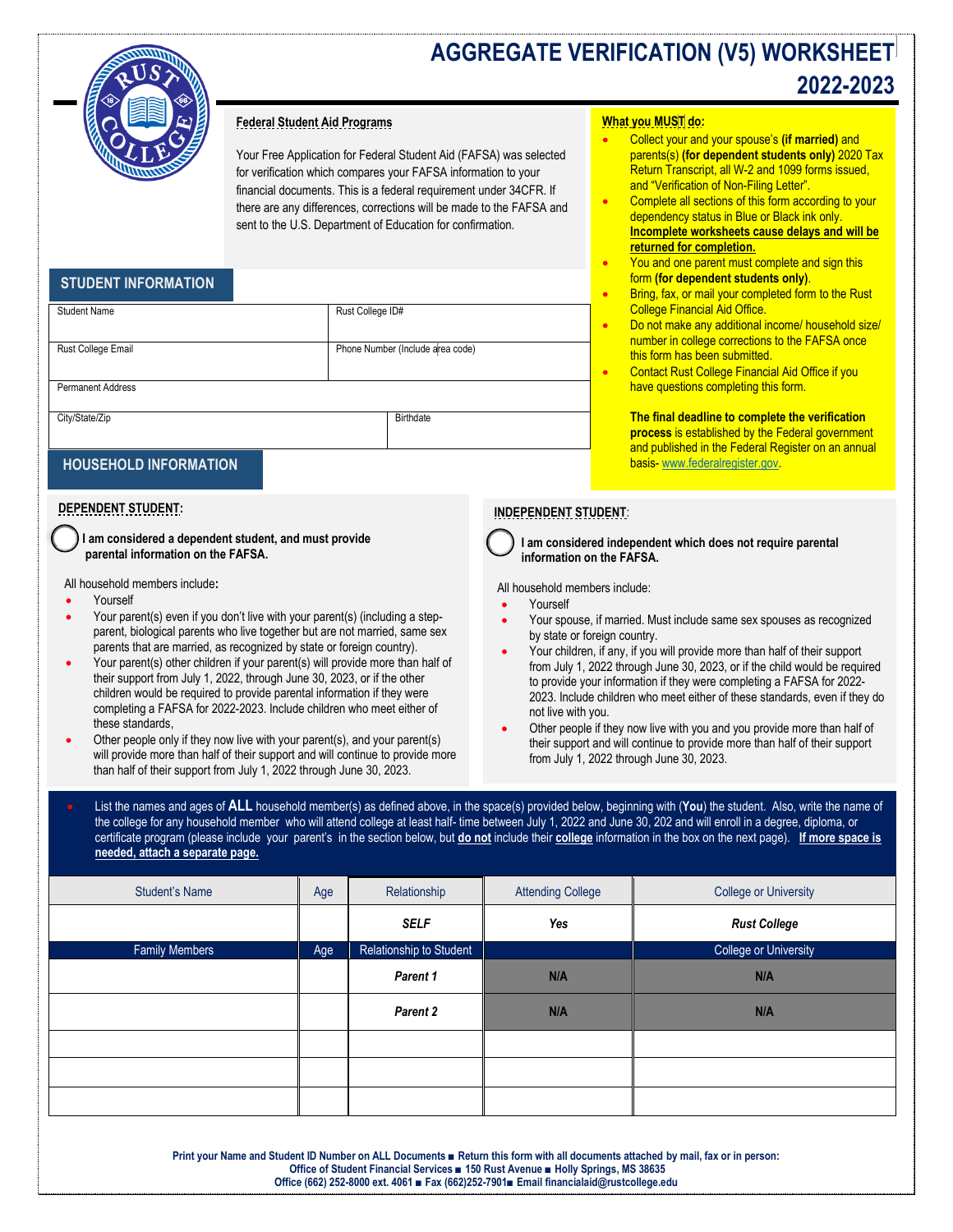|                                                                                                                                                                                                                                                                                                                                             | <b>INCOME TAX FILING STATUS</b> |                                                                                                                                                                      |                                                    |                                                                                                                                                                                                                                                                                                                                                                                                                                                                                                                                                                                                                                                                                                                    |                    |                                                                                                                                          |  |  |  |
|---------------------------------------------------------------------------------------------------------------------------------------------------------------------------------------------------------------------------------------------------------------------------------------------------------------------------------------------|---------------------------------|----------------------------------------------------------------------------------------------------------------------------------------------------------------------|----------------------------------------------------|--------------------------------------------------------------------------------------------------------------------------------------------------------------------------------------------------------------------------------------------------------------------------------------------------------------------------------------------------------------------------------------------------------------------------------------------------------------------------------------------------------------------------------------------------------------------------------------------------------------------------------------------------------------------------------------------------------------------|--------------------|------------------------------------------------------------------------------------------------------------------------------------------|--|--|--|
|                                                                                                                                                                                                                                                                                                                                             |                                 | mail", then request the "IRS Tax Return Transcript", OR call 1(800) 908-9946.                                                                                        |                                                    | FOR THOSE THAT FILED A 2020 TAX RETURN-A faster, more effective way to verify income is by using the IRS Data Retrieval Tool that is a part<br>of the FAFSA application. To access this option, log back into the 2022-2023 FAFSA at www.studentaid.gov<br>If you are unsuccessful- you MUST attach a copy of your 2020 Tax Return Transcript(s) to this form. To obtain an IRS Tax Return<br>Transcript, go to www.IRS.gov and under the Tools Heading SELECT "Get Transcript of Your Tax Records", then select "Get Transcript by                                                                                                                                                                                |                    |                                                                                                                                          |  |  |  |
|                                                                                                                                                                                                                                                                                                                                             |                                 | 829-1040 OR by completing the IRS form 4506-T, OR by visiting your local IRS office.                                                                                 |                                                    | FOR THOSE THAT DID NOT FILE A 2020 TAX RETURN- Please attach and submit copies of all 2020 IRS W2(s) AND a "Verification of Non-Filing<br>Letter" if you answered that you worked but were not required to file a 2020 Tax Return OR if Independent, you did not work and had no income<br>earned from work in 2020. You can request copies of W2(s), 1099(s), and Verification of non-filing letter online at www.IRS.gov OR by calling 1-800-                                                                                                                                                                                                                                                                    |                    |                                                                                                                                          |  |  |  |
| <b>STUDENT</b>                                                                                                                                                                                                                                                                                                                              | <b>PARENT</b>                   | $\bullet$<br>$\bullet$                                                                                                                                               | for the (Student) and <b>ONE</b> for the (Parent). | Please READ and FOLLOW all given instructions provided below Do Not leave this section blank.<br>Dependent students- must have parent information; therefore, TWO "statements" must be selected in this section. ONE<br>Independent students- must select ONE box (Student) in the chart below.                                                                                                                                                                                                                                                                                                                                                                                                                    |                    |                                                                                                                                          |  |  |  |
|                                                                                                                                                                                                                                                                                                                                             |                                 |                                                                                                                                                                      |                                                    | I was NOT employed, did NOT have earnings, and was NOT required to file an IRS Tax Return in 2020.<br>Request a 2020 "Verification of Non-Filing Letter" for you/ your spouse (if independent) or parent(s) (if dependent) from the IRS<br>and attach it to this form. To order a free VNF Letter, please visit www.IRS.gov and complete form 4506-T, check Box 7.                                                                                                                                                                                                                                                                                                                                                 |                    |                                                                                                                                          |  |  |  |
|                                                                                                                                                                                                                                                                                                                                             |                                 | did not make any additional changes to the information.                                                                                                              |                                                    | I used the IRS Data Retrieval Tool while completing the FAFSA and transferred my 2020 income tax information to the FAFSA and                                                                                                                                                                                                                                                                                                                                                                                                                                                                                                                                                                                      |                    |                                                                                                                                          |  |  |  |
| I was UNABLE to use the Data Retrieval Tool and will attach a copy of the 2020 IRS Tax Return Transcript to this form.<br>Copies of an Account Transcript are not accepted.<br>If you/ your spouse (if independent) or parents (if dependent) have filed separate returns, copies from each individual must be<br>submitted for processing. |                                 |                                                                                                                                                                      |                                                    |                                                                                                                                                                                                                                                                                                                                                                                                                                                                                                                                                                                                                                                                                                                    |                    |                                                                                                                                          |  |  |  |
|                                                                                                                                                                                                                                                                                                                                             |                                 | I filed a tax return and later amended my taxes.<br>Copies of the original 2020 Tax Return Transcript AND a signed copy of the 1040X form are attached to this form. |                                                    |                                                                                                                                                                                                                                                                                                                                                                                                                                                                                                                                                                                                                                                                                                                    |                    |                                                                                                                                          |  |  |  |
| 5c                                                                                                                                                                                                                                                                                                                                          | 5c                              | Attach copies of all 2020 W-2 and 1099 Forms.                                                                                                                        |                                                    | I was employed and had income but was not required to file a 2020 Tax Return.<br>Complete the Chart below: list all employer(s) and the amount that was earned in 2020.                                                                                                                                                                                                                                                                                                                                                                                                                                                                                                                                            |                    |                                                                                                                                          |  |  |  |
|                                                                                                                                                                                                                                                                                                                                             |                                 |                                                                                                                                                                      |                                                    | Request a 2020 "Verification of Non-Filing Letter" for you/ your spouse (if independent) or parent(s) (if dependent) from the<br>IRS and attach it to this form. To order a free VNF Letter, please visit www.IRS.gov and complete form 4506-T check Box 7.                                                                                                                                                                                                                                                                                                                                                                                                                                                        |                    |                                                                                                                                          |  |  |  |
|                                                                                                                                                                                                                                                                                                                                             |                                 |                                                                                                                                                                      |                                                    | Non-Tax Filers with 2020 earnings are federally required to submit a copy of all W-2(s) and 1099 forms from each employer to Rust College Student Financial Aid with the form.                                                                                                                                                                                                                                                                                                                                                                                                                                                                                                                                     |                    |                                                                                                                                          |  |  |  |
| <b>COMPLETE</b><br><b>CHART ONLY</b>                                                                                                                                                                                                                                                                                                        |                                 |                                                                                                                                                                      | Employer's Name                                    |                                                                                                                                                                                                                                                                                                                                                                                                                                                                                                                                                                                                                                                                                                                    | 2020 Amount Earned | IRS W-2 Attached?                                                                                                                        |  |  |  |
| IF BOX 5C                                                                                                                                                                                                                                                                                                                                   |                                 |                                                                                                                                                                      |                                                    |                                                                                                                                                                                                                                                                                                                                                                                                                                                                                                                                                                                                                                                                                                                    |                    |                                                                                                                                          |  |  |  |
| <b>ABOVE IS</b><br><b>CHECKED</b>                                                                                                                                                                                                                                                                                                           |                                 |                                                                                                                                                                      |                                                    |                                                                                                                                                                                                                                                                                                                                                                                                                                                                                                                                                                                                                                                                                                                    |                    |                                                                                                                                          |  |  |  |
|                                                                                                                                                                                                                                                                                                                                             | sure you have not left any s    | BEFORE YOU/ YOUR PARENT (IF DEPENDENT) SIGNS BELOW<br>anually sign with a ballpoint pen.                                                                             |                                                    | annot be accepted and will be marked as incomp<br>.<br>Ints are attached AND include the student <mark>ID on each additional page</mark> .                                                                                                                                                                                                                                                                                                                                                                                                                                                                                                                                                                         |                    |                                                                                                                                          |  |  |  |
|                                                                                                                                                                                                                                                                                                                                             |                                 | information was reported on the 2022-2023 FAFSA must sign and date this worksheet.                                                                                   |                                                    | Each person signing certifies that all information reported is complete and correct. Each person also understands that if any section is<br>left blank, any document(s) that are listed as "required" but not submitted is considered incomplete and aid will NOT be granted. I/We,<br>understand that all formal communication is sent to the preferred email account established for electronic communication from the Office<br>of Student Financial Aid at Rust College about required or follow-up document request, and that any "Received or Incomplete" requested<br>information can also be accessed through the Student Self-Service portal for Financial Aid. The student and at least one parent whose |                    | Warning: If you<br>purposely give false or<br>misleading information<br>on this worksheet, you<br>may be fined,<br>sentenced to jail, or |  |  |  |
| Student                                                                                                                                                                                                                                                                                                                                     |                                 | Date                                                                                                                                                                 | Parent                                             | Date                                                                                                                                                                                                                                                                                                                                                                                                                                                                                                                                                                                                                                                                                                               |                    | both.                                                                                                                                    |  |  |  |

|  |                                                                                         |  |  |  | . |  |  |
|--|-----------------------------------------------------------------------------------------|--|--|--|---|--|--|
|  |                                                                                         |  |  |  |   |  |  |
|  | Office (662) 252-8000 ext. 4061 ■ Fax (662)252-7901■ Email financialaid@rustcollege.edu |  |  |  |   |  |  |
|  |                                                                                         |  |  |  |   |  |  |